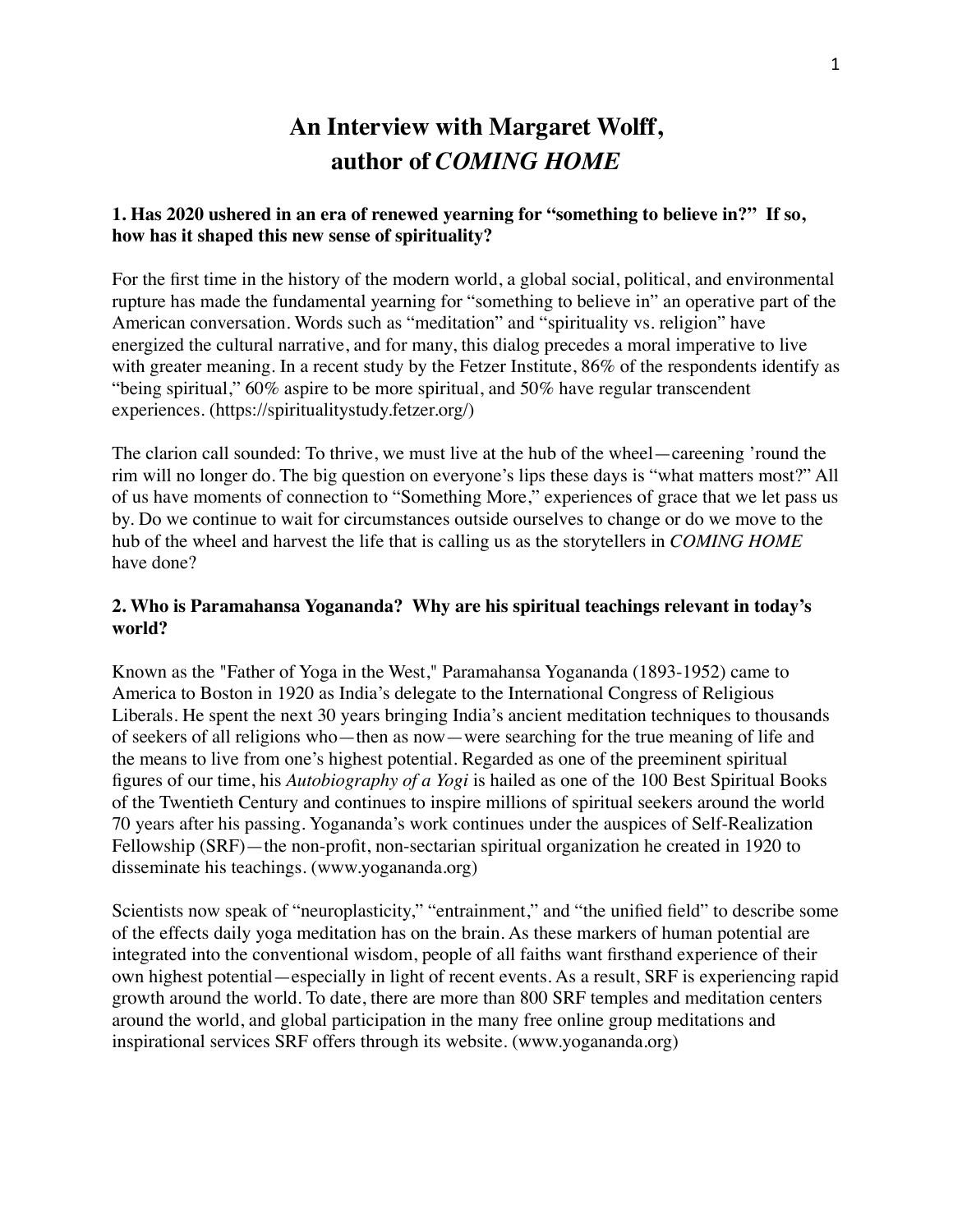### **3. What does the title of your book, "Coming Home," mean?**

Though I am an Art Therapist by training, I am—on a cellular level—a storyteller. The process and the experience of transformation fascinate me. I am privileged to bear witness to a sea change of the sweeping events in other's lives, including how people find their spiritual path; listen gratefully to the revelation of intimate details that almost always leads to the moment when the storyteller looks at me—often with tears in their eyes—and says, "it was like coming home."

No matter what your path is, no matter who you turn to for support, the "coming home experience" confirms that you are part of Something Greater, that you are cherished, that your life has been and can continue to be—come what may—meaningful. The narratives in *COMING HOME* are not just stories, they are actual experiences of Divine Grace. The reawakening and reinstatement of your soul, that familiar Self you always knew was there but could not corroborate, is a profound and sacred validation of who you really are. As Dorothy said in *The Wizard of Oz*, "There's no place like home."

# **4. How does yoga meditation help one live life as a sacred encounter?**

Though the accoutrements and popularity of hatha yoga have turned local Target stores, fitness centers, and online workouts into modern day temples of physical fitness, yoga is actually a scientific, time-tested system of universal beliefs and meditation practices that nourish and expand our connection to God.

Every human being, whether we realize it or not, is waiting for the moment when we can finally say a resounding "Yes" to the Beauty inside us—to the Joy, the Peace, the Truth of who we *really* are. Psychotherapist Carl Jung called this part of us "the Hidden Immortal." We have always known there was something "special" about us—at least, always hoped this was the case—but when we operate from a consensus reality that keeps our thoughts small and limits our awareness of who we choose to be, the quintessential experience of the Sacred remains at bay.

The Sanskrit word *yoga* means "union." Meditation opens us to the God of our own heart and the interdependence of all life. It facilitates a gradual reparation and restoration of our relationship with our soul, with our "wholeness," that helps us makes peace with our past, live in the holiness of the present moment and, thus, alter the course of our future. Meditation is the adventure of a lifetime.

#### **5. What suggestions do you have for those interested in embarking on a spiritual path?**

Pay attention to what you are noticing within and around you; to what rouses your curiosity; to what "calls" your name.

Take conscious, responsible steps forward. Have your "yes" and have your "no." Be just a titch bolder than you've ever been before. It feels good to stretch yourself! Every worthwhile effort is noble.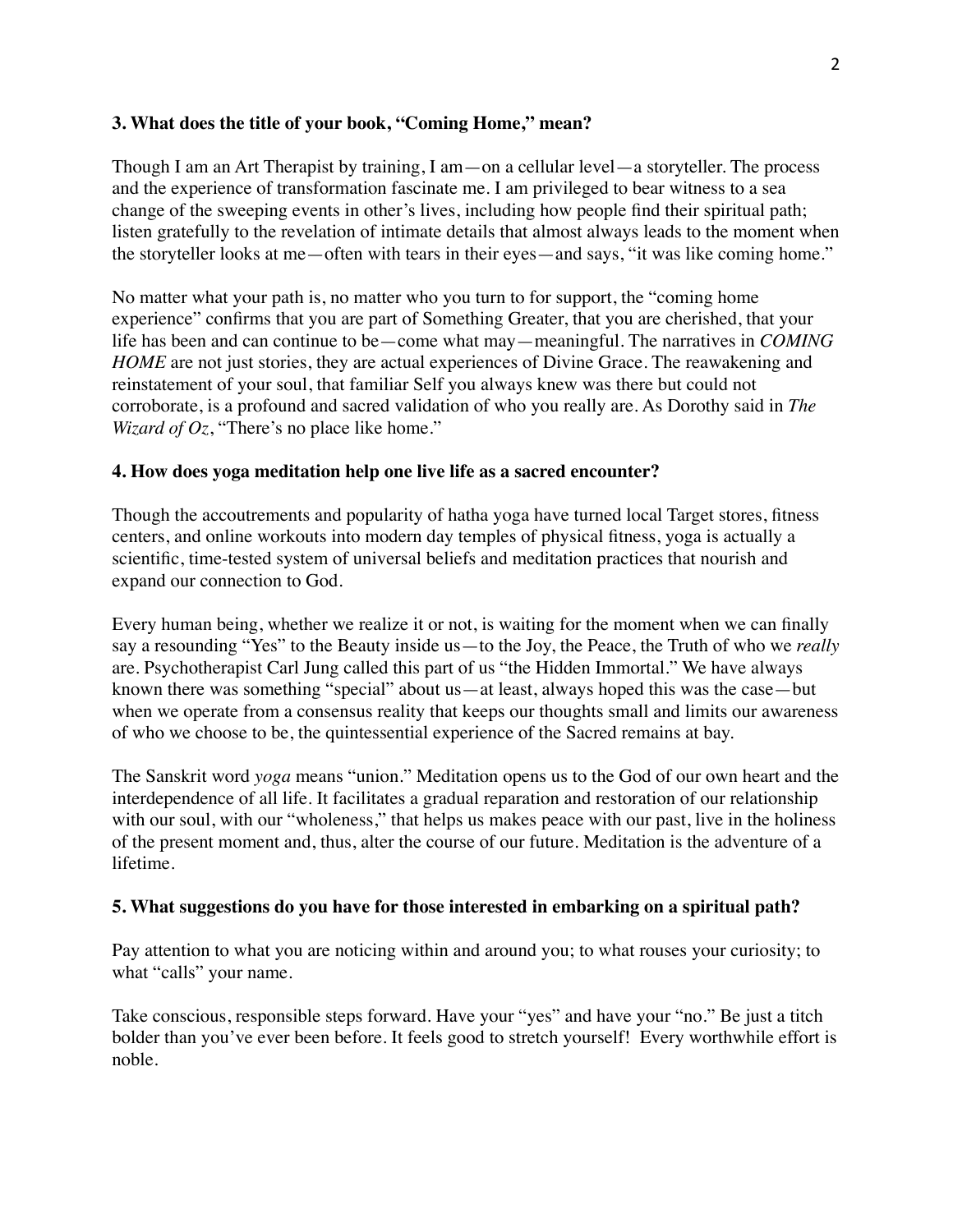Ask questions of others—fellow travelers who are *actually* living a spiritual life you admire. Watch for the light in their eyes, the peace in their hearts. Listen to their stories. Tell them your own.

Visit various churches and temples. Does the sermon move you? Do parishioners seem happy? Does the organization run smoothly? Do they respond to your questions? How do you feel when you are there?

Keep a journal to your Higher Self. Tell it everything. Everyone needs a buddy you can say anything to. Why not your soul?

As you step into your future self, bring your past to what cultural anthropologist Angeles Arrian called "an honorable closure." Don't run from your past; make peace with it. Withhold selfjudgement, blame and guilt. Make whatever reparation is appropriate. Do your best, say thank you for the lessons and gifts your life has given you, then let go.

Seek until you find what you are looking for. Writer Anais Nin said, "And the time came when the risk it took to remain in a tightly closed bud became infinitely more painful than the risk it took to blossom."

# **6. How can one begin developing a meaningful partnership with God?**

Ask yourself what is sacred to you—what attributes, values, feelings and forms inspire and energize you.

If this is not clear, explore what is *not* sacred to you, what *your* God, the God of *your* heart, is not. This often calls up images of a didactic, distant, authoritarian arbitrator of right and wrong, of heaven and hell. (Obviously not someone you want to have *any* relationship with at all!)

Then, start an internal dialog with the God you are courting. Frequent, honest, warm-hearted conversations are integral to every good partnership.

So is asking for help when you need it. Or just asking the Universe to show you what's next. If you really believe God is Omnipresent, what's the problem?

Then, do the legwork. Read spiritual books, such as *Autobiography of a Yogi*. Be in Nature. Mine the Silence. Practice Stillness. Learn to meditate. Listen to your Inner Voice.

Push the edge of your habitual envelope. The God you are courting is also courting you. Open your eyes, your mind, your heart. "If you build it, He/She/It will come."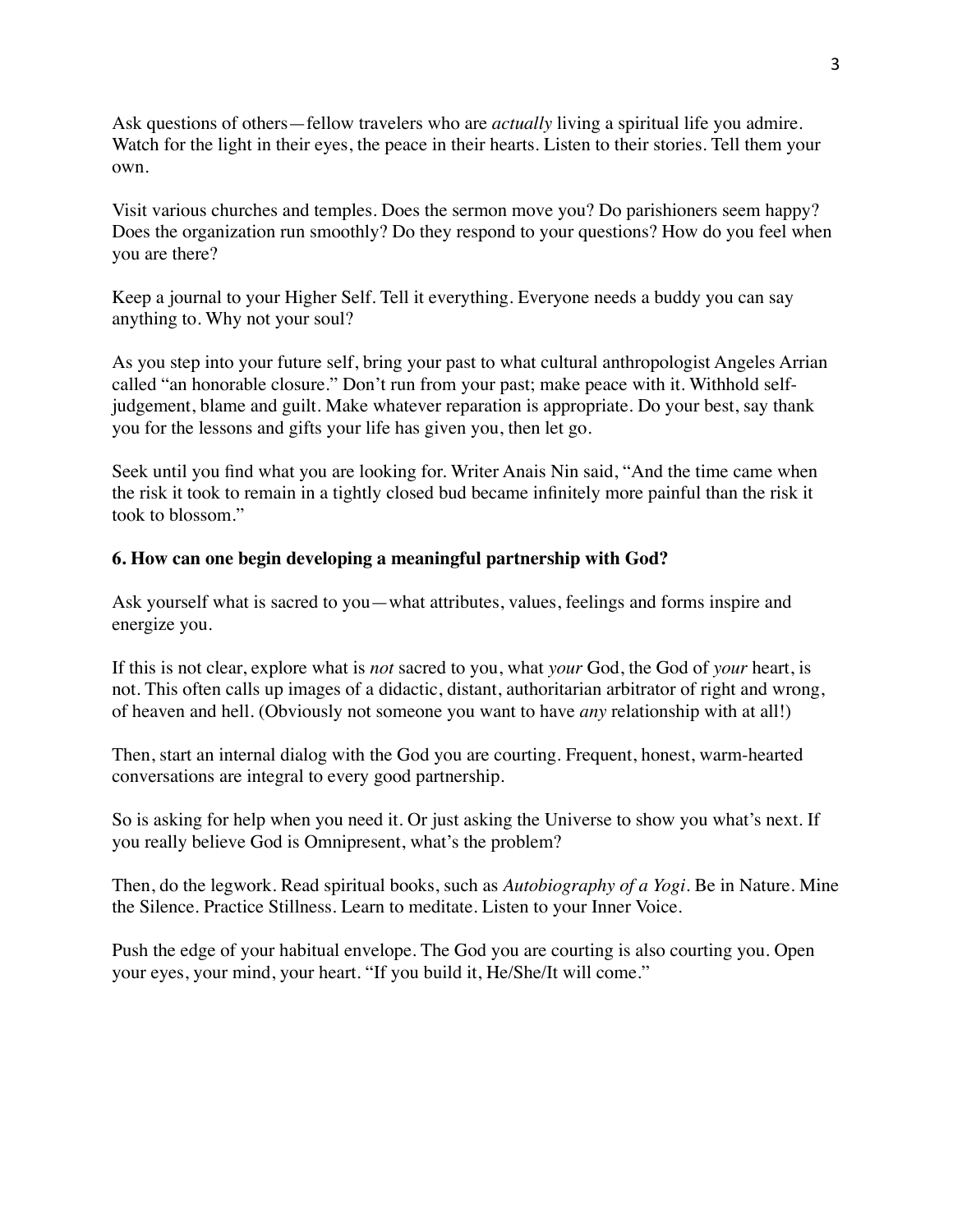#### **7. Is God the same for everyone?**

In India, they say every lover of God has an *ishta*, a Sanskrit word that means "cherished divinity," one's favorite form or aspect of God—be that Jesus, Krishna, Buddha, Father, Divine Mother, Mary, Quan Yin, and so forth. Yogananda often spoke about God as being "the nearest of the near, the dearest of the dear." This personal approach keeps God very close, makes Him more accessible to a devotee's heart.

God is also formless and eternal: Love, Wisdom, Bliss, Truth, Light, Energy, Joy, Beauty, and so on. All forms are equal as they are all aspects of an omnipresent, omnipotent, omniscient Divinity that is, so to speak, yours for the asking. The everywhere-present God hears our must needs and responds to them in infinite ways.

### **8. Do women and men seek out, find, and experience a spiritual connection with God differently?**

It's my understanding that the soul--our true nature—is genderless. The soul, the microcosmic image of God within us, embodies all the attributes of the macrocosmic God outside of us. But the body and the body-identified personality are gender-identified. In woman, partnership values —feeling and compassion—generally predominate; in man, autonomy, reason and intellect are more easily expressed. Ultimately, no matter who is seeking and how the seeking is done, the ultimate experience of God—ever-existing, ever-conscious, ever-new joy—is the same for everyone.

One of the many benefits of yoga meditation is that, over time, your sense of yourself becomes less body-identified. As your relationship with God deepens, your soul responds to your life in whatever way the present moment requires regardless of your gender. You don't ignore the body or its needs, you respect your body—be it male or female—as the temple of your soul.

#### **9. How did you begin your own spiritual path and how did it lead you to Yogananda?**

I was raised in a loving Jewish home in Detroit. My parents were good people, but not at all religious or spiritual. Somewhere along the way, I began to carry on long, intimate conversations in the midnight hours of my childhood with an unseen but palpable Presence I called "The Magic" that filled me with uncharacteristic bravado about my ability to master my life–and sometimes, joy. It never occurred to me that The Magic was God because the God I heard about in Sunday school was not at all magical. At 13, my nighttime powwows gave way to the rigors of adolescence and my awareness of The Magic waned.

When my mother died in 1974, I began asking The Big Questions: What happens when we die? What is life all about? Who am I *really*? I'd moved to LA by then, had two children, and had just become a single mother. A children's book I wrote to untangle my mother's death for my daughters was picked up by a prominent agent, then dropped out of the blue on the day I delivered the final manuscript. I was stunned.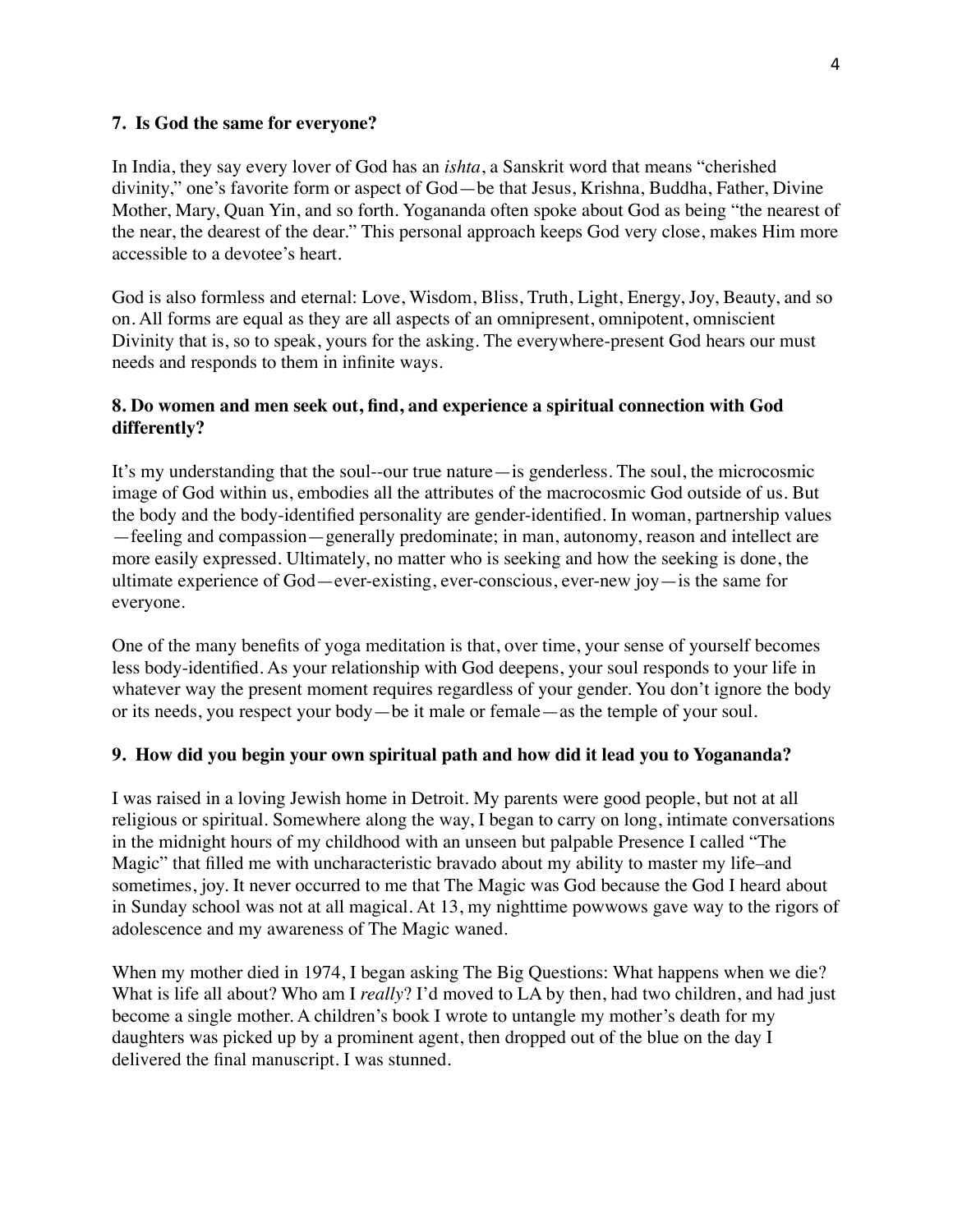After I left her office, I had a strong pull to go to the American Bookseller Expo held that year, that week, at a hotel down the street. Though I was not a bookseller, I found myself, to my utter amazement, marching into the exhibit hall like I owned the place! I walked the floor hoping to find a publisher for my book and at the end of the afternoon, found myself standing in SRF's exhibit space starring at Yogananda's face on the cover of *Autobiography of a Yogi*. Signs and wonders ensued. I read the *Autobiography* in two days and soon came to understand my childhood covenant with "The Magic" by practicing Paramahansa Yogananda's teachings.

# **10. What is the mission of the Self-Realization Fellowship (SRF) and how does it help individuals search for God and find the divine potential that exists within every human being?**

The bedrock of the Self-Realization Fellowship Aims and Ideals is "to disseminate among the nations a knowledge of definite scientific techniques for attaining direct personal experience of God." Everything SRF is dedicated to—their wholehearted service to "mankind as one's larger self" and the transformation of individual and global consciousness—evolves from this goal and is sustained by the daily deep meditation of its monastic community and its members and friends around the world.

SRF seeks to establish "temples for God-communion throughout the world and to encourage the establishment of individual temples in the homes and hearts of men." It "advocates cultural and spiritual understanding between East and West" and "to overcome evil by good, sorrow by joy, cruelty by kindness, ignorance by wisdom." It espouses "the unity of science and religion" and seeks to reveal "the complete harmony and basic oneness of original Christianity as taught by Jesus Christ and original Yoga as taught by Bhagavan Krishna; and to show that these principles of truth are the common scientific foundation of all true religions." [\(https://yogananda.org/aims](https://yogananda.org/aims-and-ideals)[and-ideals](https://yogananda.org/aims-and-ideals)).

Meditation is not just something SRF members do twice a day, it's a way of life, a way of looking at the world that empowers you, that gives you hope. Day by day, step by step, breath by breath members still their minds and open their hearts to God. The deeper you go, the richer the harvest.

#### **11. What is the value of telling our stories?**

One of the most important contributions mythologist Joseph Campbell made to the public conversation was to give voice to the encoded longing we all have to "become the hero of our own life." He believed that every story ever told was a version of the hero's journey and that the final stage of this journey—the hero's return to his or her community to tell their story—bears witness to our unlimited human potential. A "hero" trusts unseen forces, faces their fears, claims their inner resources, and resurrects their lives. Telling this story cements the value of their journey and seeds the journey in those who follow in the hero's footsteps.

Stories are richer than explanations. They create order: build bridges of thought (synapses) within us and to new opportunities in the world. They create a joyful detachment that allows us